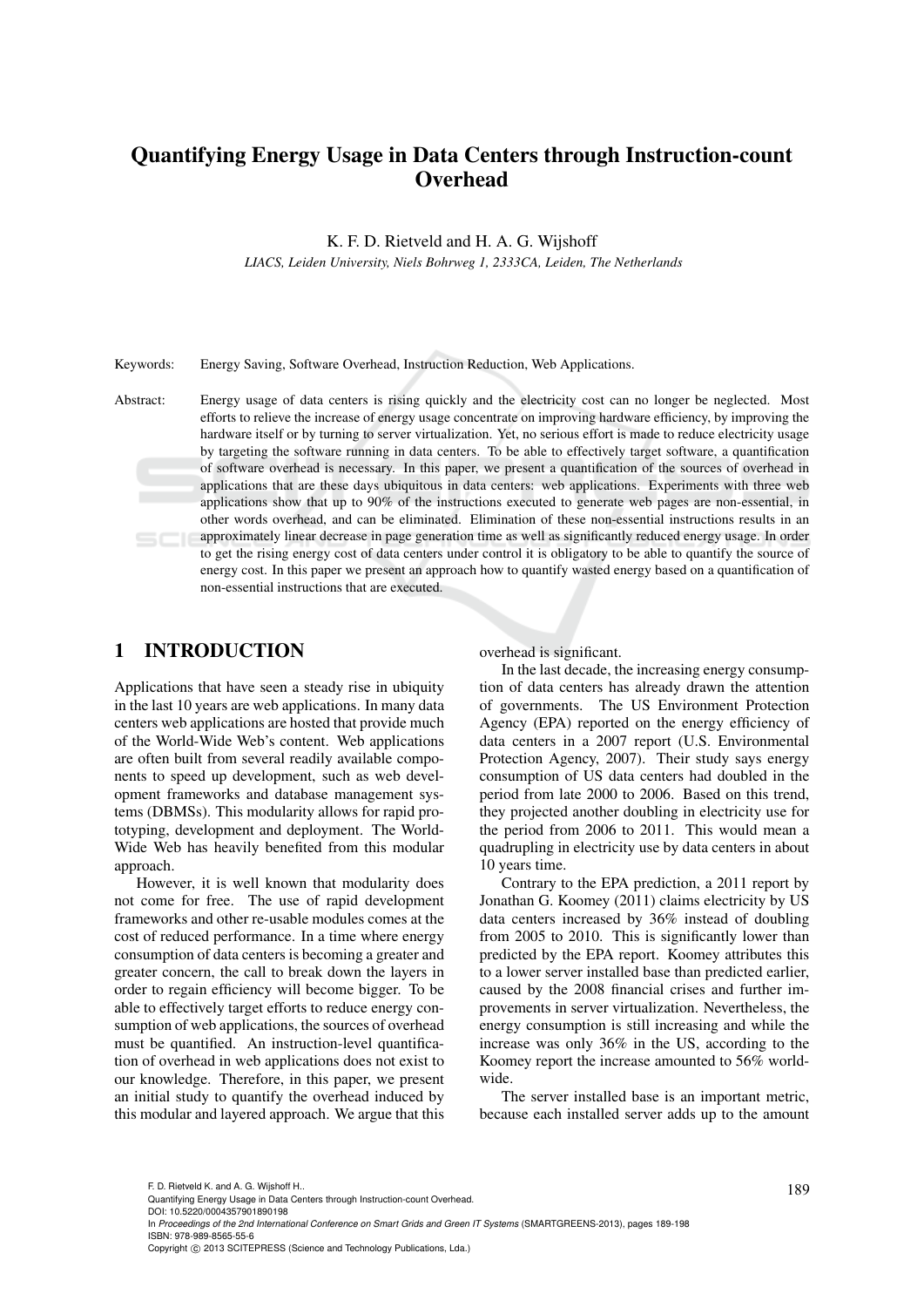of electricity used, not only due to the energy used by the server itself but also because cooling capacity has to be increased. The EPA report makes many recommendations to reduce electricity use in data centers. Many of these recommendations seek for solutions in hardware. Better power management can make servers more energy efficient. The server installed base can be reduced by making better use of virtualization to consolidate servers. Recommendations are also made to develop tools and techniques to make software more efficient by making better use of parallelization and to avoid excess code. However, these recommendations are not as concrete as those for hardware improvements.

An interesting observation in the EPA report is that those responsible for selecting and purchasing computer equipment are not the same as those responsible for power and cooling infrastructure. The latter typically pay the electricity bills. This leads to a split incentive, because those who could buy more energy efficient hardware have little incentive to do so. We believe a similar split incentive exists with software developers. Software developers are not in charge of obtaining the necessary computing equipment in data centers and also are not aware of the electricity bills. Therefore, software developers have very little incentive to further optimize the software to reduce energy consumption. The fact that software optimization is a very diligent and costly task does not help.

Many statistics have been collected on data center cost and performance. For example Computer Economics, Inc. (2006) describes several metrics that are used in data center management to optimize performance and drive costs down. Many of these metrics concentrate around MIPS or the number of servers and processors. Mainframe size is expressed in MIPS, and cost can be expressed in spending (on hardware, software, personnel, etc.) per MIPS. Statistics on Intel-based UNIX and Windows operating environments are expressed in number of servers and processors. In such statistics a distinction is made between *installed MIPS* versus *used MIPS*. These numbers should not be too far apart, because server capacity staying idle is neither cost nor energy efficient. However, as soon as a server is no longer idle, the work performed is counted as *used MIPS*. Of such used MIPS it is not investigated whether these MIPS did useful work or were mainly overhead. In other words, no distinction is made between *essential MIPS* and *non-essential MIPS*, with non-essential MIPS being accrued from the cost of the usage of rapid development frameworks and software modularity.

In this paper, we address the quantification of energy usage through non-essential instruction (MIPS) count overhead. We investigate three existing and representative web applications and show that in this manner accurate measurements on spilled energy usage can be obtained. To our belief, this will result in an incentive for data centers to prioritize the need for software overhead reduction instead of only improving hardware energy efficiency.

In Section 2 we give an overview of how nonessential MIPS are determined in web applications. Section 3 describes the experimental setup and the web applications used. The sources of overhead are quantified in Section 4. Section 5 links the results of the experiments to the expected reduction in energy consumption. Section 6 discusses work related to this paper. Finally, Section 7 lists our conclusions.

## 2 DETERMINATION OF NON-ESSENTIAL MIPS

We have defined a number of categories of overhead, or non-essential MIPS, in web applications that make use of the PHP language and a MySQL DBMS, which we will quantify. The instruction count of non-essential MIPS for each category is obtained by counting instructions in the original program code and in the program code with the overhead source removed. The difference in instruction count is the number of instructions for the corresponding overhead source.

The first category of overhead we will consider is overhead caused by development frameworks for web applications. Many applications are written with the use of a framework to dramatically shorten development time and increase code re-use. One of the applications we survey in this paper has been developed using the CakePHP framework. The CakePHP simplifies development of web applications by performing most of the work serving web requests and abstracting away the low-level data access through a DBMS. Frameworks like this affect performance by, for example, performing unnecessary iterations and copies of results sets, or even by executing queries of which the results are not used at all.

The second category of overhead is the PHP language itself. Due to PHP's nature as a script language, there is a start-up overhead due to parsing and interpretation of the source files and the potential to thoroughly optimize the code in a similar way to compiled languages is removed.

As a third category, we consider the current modular design of DBMSs, which has as result that a single DBMS instance can be easily used for a variety of applications. A downside of this modularity is that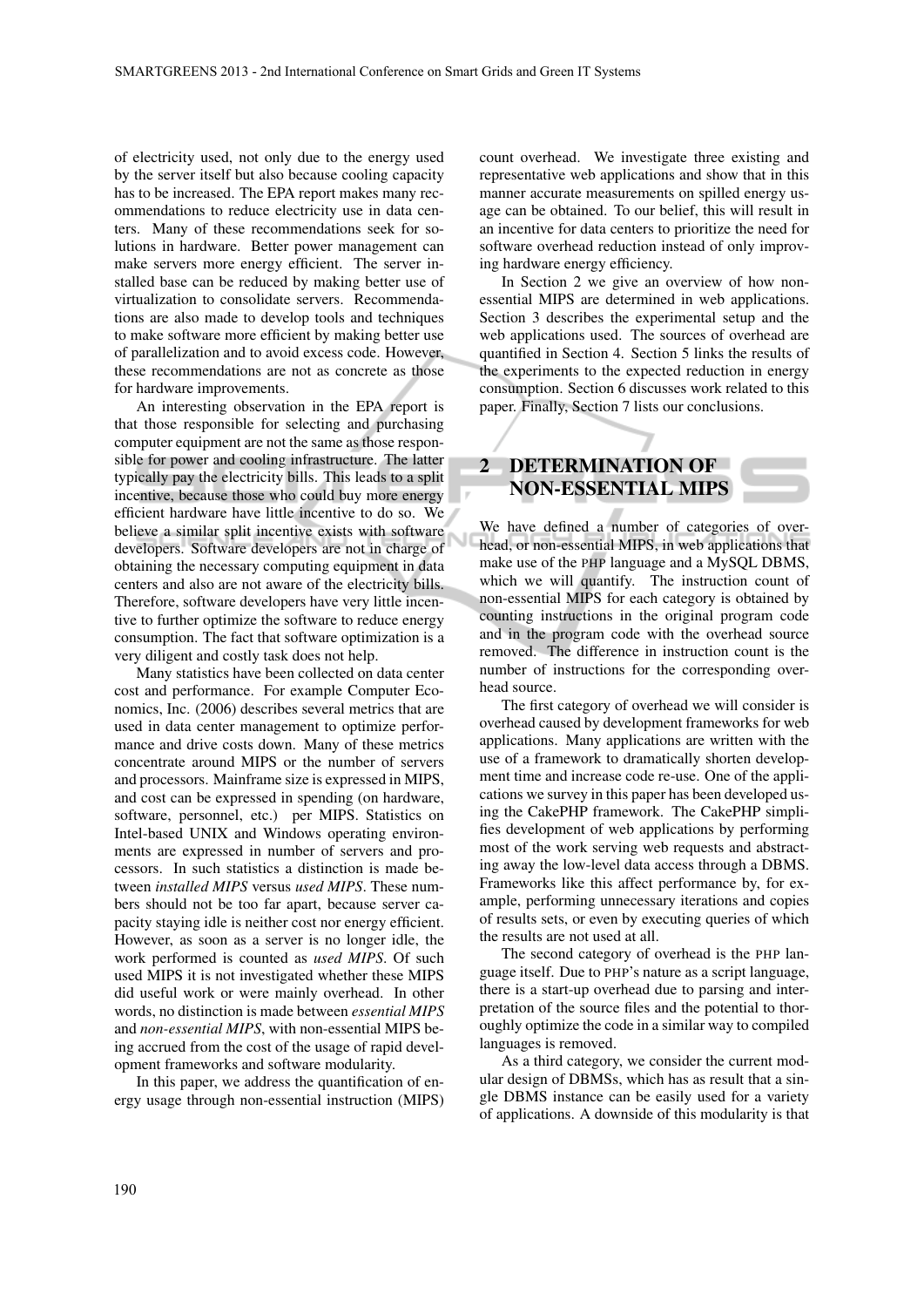when an application has a request to retrieve data, this request has to go out of process. Depending on the architecture of the website, the request is either served by a DBMS running on the same server as the web server executing the PHP code or the request is sent to a remote DBMS host. Overhead that is incurred can include: context switching overhead, network and protocol overhead and data copying overhead.

The fourth category of overhead is caused by DBMS APIs implemented in shared libraries. The library sends SQL queries to the DBMS and retrieves the results. As a result of this architecture details on the data accesses are shielded off and also overhead is introduced by iterating result sets at least twice: once when the DBMS builds up the result set and sends this to the application program and once in the application program itself when the results are iterated.

### 3 EXPERIMENTAL SETUP

In this paper we quantify three web applications: *discus*, *RUBBoS* (ObjectWeb Consortium, n.d.-a) and *RUBiS*(ObjectWeb Consortium, n.d.-a) and RUBiS (ObjectWeb Consortium, n.d.-b). Although it can be questioned whether these three applications are representative of typical web applications running in data centers, we are convinced that at least these benchmarks can be used to create an initial quantification of the overhead. In our experiments, we have focused on read-only workloads.

#### discus

*discus* is an in-house developed student administration system. The system is based on CakePHP development framework, version 1.2.0. To quantify the overhead for full page generations, all forms of caching (e.g. query or page caching) in CakePHP have been disabled. We focus on two particular page loads: the students index and the individual student view. All experiments have been carried out with three different data sets: small (25.000 tuples), medium (0.5 million tuples) and large (10 million tuples).

#### RUBBoS

The RUBBoS benchmark was developed by a collaboration between RICE University and INRIA and models a typical bulletin board system or news website with possibility to post comments (ObjectWeb Consortium, n.d.-a). We have used the PHP-version of RUBBoS. To quantify the overhead in different typical pages served by RUBBoS, we looked at the page

generation times of the following pages: *StoriesOfTheDay*, *BrowseStoriesByCategory*, *ViewStory*, *View-Comment*. We believe these pages are typical for the workload that characterizes a news story website. As data set we have used the data set that is made available at the RUBBoS website.

#### **RUBIS**

The RUBiS benchmark (ObjectWeb Consortium, n.d.-b) models a simple auction website and is similar to the RUBBoS benchmark as it has been developed by the same collaboration. For our tests with RUBiS we have used the same methodology as with RUBBoS. The PHP-version of RUBiS was used and the following pages were picked: *ViewBidHistory*, *ViewItem*, *ViewUserInfo* and *SearchItemsByCategory*. The data set that is available from the RUBiS website has been used as data set in our experiments.

The experiments have been carried out on an Intel Core 2 Quad CPU (Q9450) clocked at 2.66 GHz with 4 GB of RAM. The software installation consists out of Ubuntu 10.04.3 LTS (64-bit), which comes with Apache 2.2.14, PHP 5.3.2 and MySQL 5.1.41. No extraordinary changes were made to the configuration files for Apache and MySQL, except that in MySQL we have disabled query caching to be able to consistently quantify the cost for executing the necessary queries. In the experiments we obtained two metrics. Firstly, we obtained the page generation time which we define as the difference between the time the first useful line of the PHP code started execution until the time the last line of code is executed. Secondly, we acquire the number of instructions executed by the processor to generate the page by reading out the INST\_RETIRED hardware performance counter of the CPU.

### 4 QUANTIFICATION

In this section, we will quantify the overhead for each of the categories described in Section 2. To quantify the overhead induced by the PHP programming language we have compared the performance of the three code bases to the code bases compiled to native executables using the HipHop for PHP project(HipHip for PHP Project, n.d.). This project is developed by Facebook and is a compiler that translates PHP source code to C++ source code, which is linked against a HipHop runtime that contains implementations of PHP built-in functions and data types. Both the Apache HTTP server and the PHP module are replaced by the HipHop-generated executable. In Fig-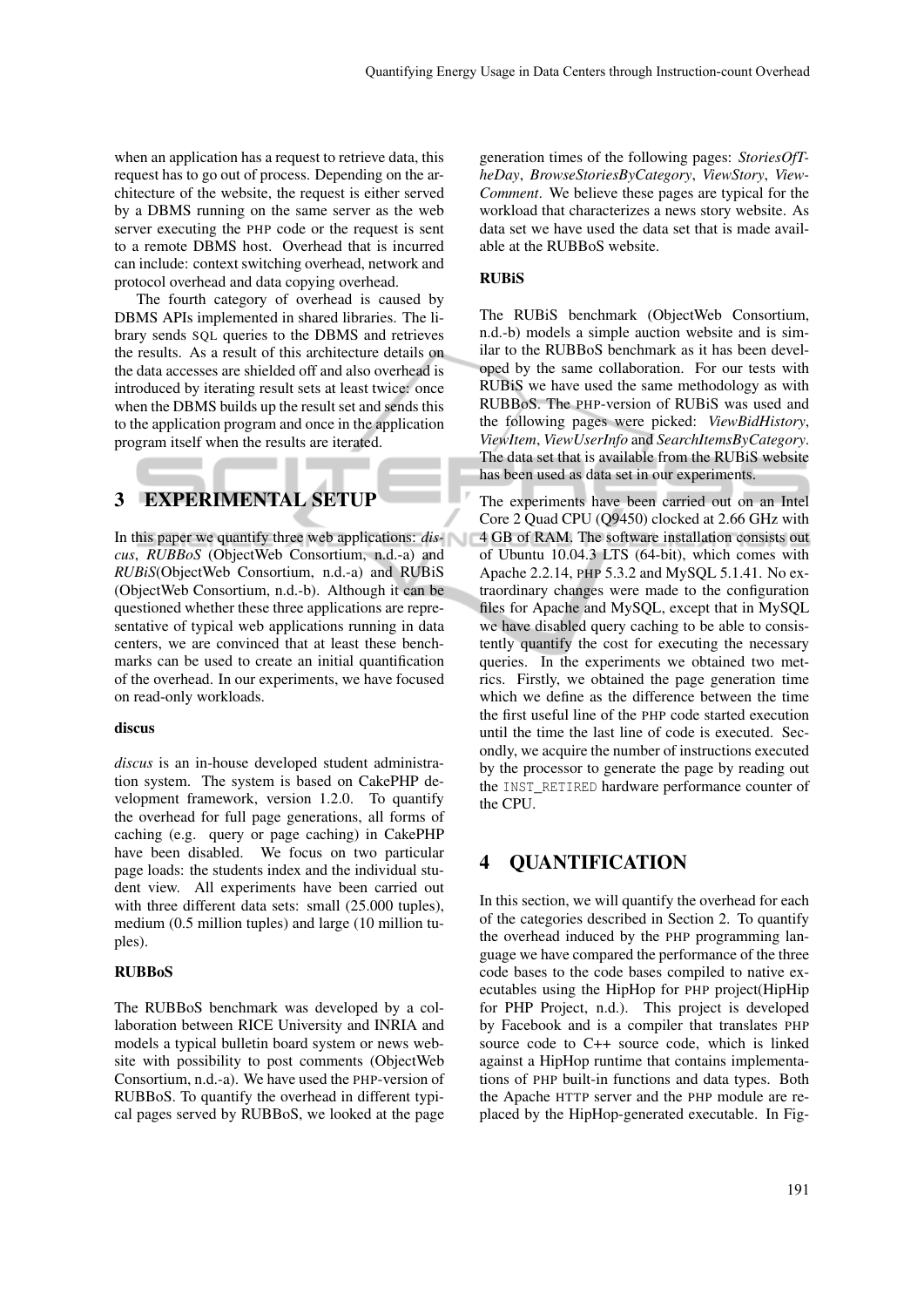

Figure 1: Page generation time in seconds for different pages and data set sizes from *discus*. Each category (e.g. "Index 20/page") contains up to 10 different page loads over which the average over 5 runs is taken.



Figure 2: Page generation time in microseconds for different pages from the RUBBoS benchmark. Times displayed are averages of 10 runs on a warmed-up server.

ures 1, 2 and 3 the difference in page generation time between Apache and the HipHop-compiled executables is shown as "PHP overhead". Figures 4, 5 and 6 depict the number of instructions executed to generate the page. For the *discus* code base we observe that roughly  $1/3$  to  $2/3$  of the page generation time can be attributed to PHP overhead. A similar overhead is found in the figures depicting the number of instructions

The RUBBoS and RUBiS benchmarks do not show an improvement in page generation time when the HipHop-version is tested. However, the instruction count does noticeably decrease. Compared to *discus*, the RUBBoS and RUBiS source code is quite straightforward and it is possible that aggressive compiler optimizations do not have much effect. Although less instructions are retired, it is plausible that instead more time is spent waiting for (network) I/O.

To quantify the overhead of development frameworks, we have focused on one of the main sources of overhead in the CakePHP framework, which is the data access interface or in particular the automatic generation of SQL queries. The difference between the code bases with and without automatic query gen-

Figure 3: Page generation time in microseconds for different pages from the RUBiS benchmark. Times displayed are averages of 10 runs on a warmed-up server.

eration is displayed in Figures 1 and 4 as "CakePHP gen. overhead". For most cases, the overhead of automatic query generation ranges from 1/12 to 1/5 of the total page generation time. This is significant if one considers the total page generation time in the order of seconds and the fact that there is no technical obstacle to make the queries static after the development of the application. CakePHP employs caching to get around this overhead (which was disabled to uncover this overhead). However, caching does not help if similar queries are often executed with different parameters. We have not done similar experiments for RUBBoS and RUBiS, because these code bases use static queries instead of a rapid development framework.

We made the application code compute the results of the SQL queries instead of sending these queries to a different DBMS process, to quantify the overhead of using common DBMS architecture. This was done by modifying the HipHop-compiled *discus*, RUBBoS and RUBiS code bases by replacing calls to MySQL API with code that performs the requested query. For example, calls to the function mysql\_query were re-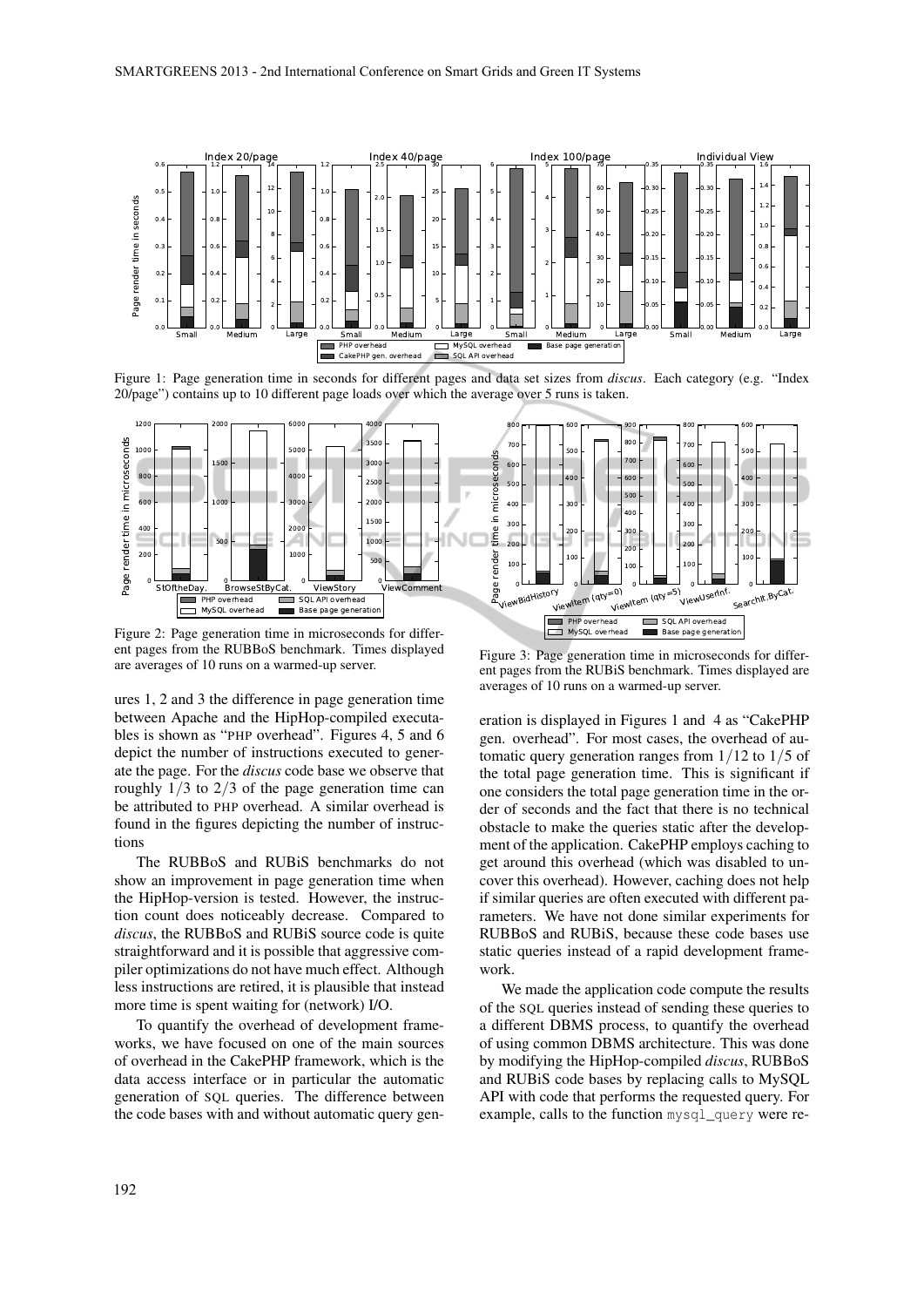

Figure 5: Instruction count in  $10<sup>5</sup>$  of instructions for different pages from the RUBBoS benchmark.

placed with a complete code that performs the requested query and fills an array with the result tuples. Algorithmically seen, the query is performed in exactly the same manner as it would have been performed by MySQL. Using the Embedded MySQL Server Library (MySQL Project, n.d.), it is also possible to perform SQL queries within the client process without contacting a remote DBMS. This approach does not address the DBMS API Overhead as described in Section 2, because the generic MySQL API function calls remain in use, shielding off the data access from the application code. Furthermore, our objective is to obtain a minimum amount of instructions required for processing queries, to emphasize the cost of using a generic, modular DBMS.

The time results are displayed in Figures 1, 2 and 3. Compared to the original execution time of the Apache-version of the *discus* application, the MySQL overhead accounts for roughly 8% to 40% of the execution time. If we compare the MySQL overhead to the execution time of the original HipHop-compiled version however, the MySQL overhead accounts for roughly 20% to 60% of the execution time. These larger numbers are also reflected in the RUBBoS and

Figure 6: Instruction count in  $10^5$ s of instructions for different pages from the RUBiS benchmark.

RUBiS results, where the MySQL overhead is estimated to be around 72% to 90% of the page generation time. Put differently, elimination of the MySQL server improved the page generation times for the RUBBoS and RUBiS applications by about a factor 10. We again see similarly sized reductions in instruction count in Figures 4, 5 and 6.

Once the SQL queries have been expanded to code inside the application code, several sources of overhead of DBMS APIs become apparent. It is now possible to more tightly integrate the application code with the query computation code. In the majority of the cases the loops that iterate over the result set can be merged into the loops that perform the actual queries and thus build the result sets, saving an iteration of the result set.

In Figure 1 we observe that it is possible to achieve at least a factor 2 speedup in most cases compared to the HipHop-version of *discus*. For the Index 100/page with the large data set case, a factor 10 speedup is obtained. Although the overhead of the DBMS API does not appear that significant compared to the total execution time, it does prove to be of significance when put in the perspective of the execution time of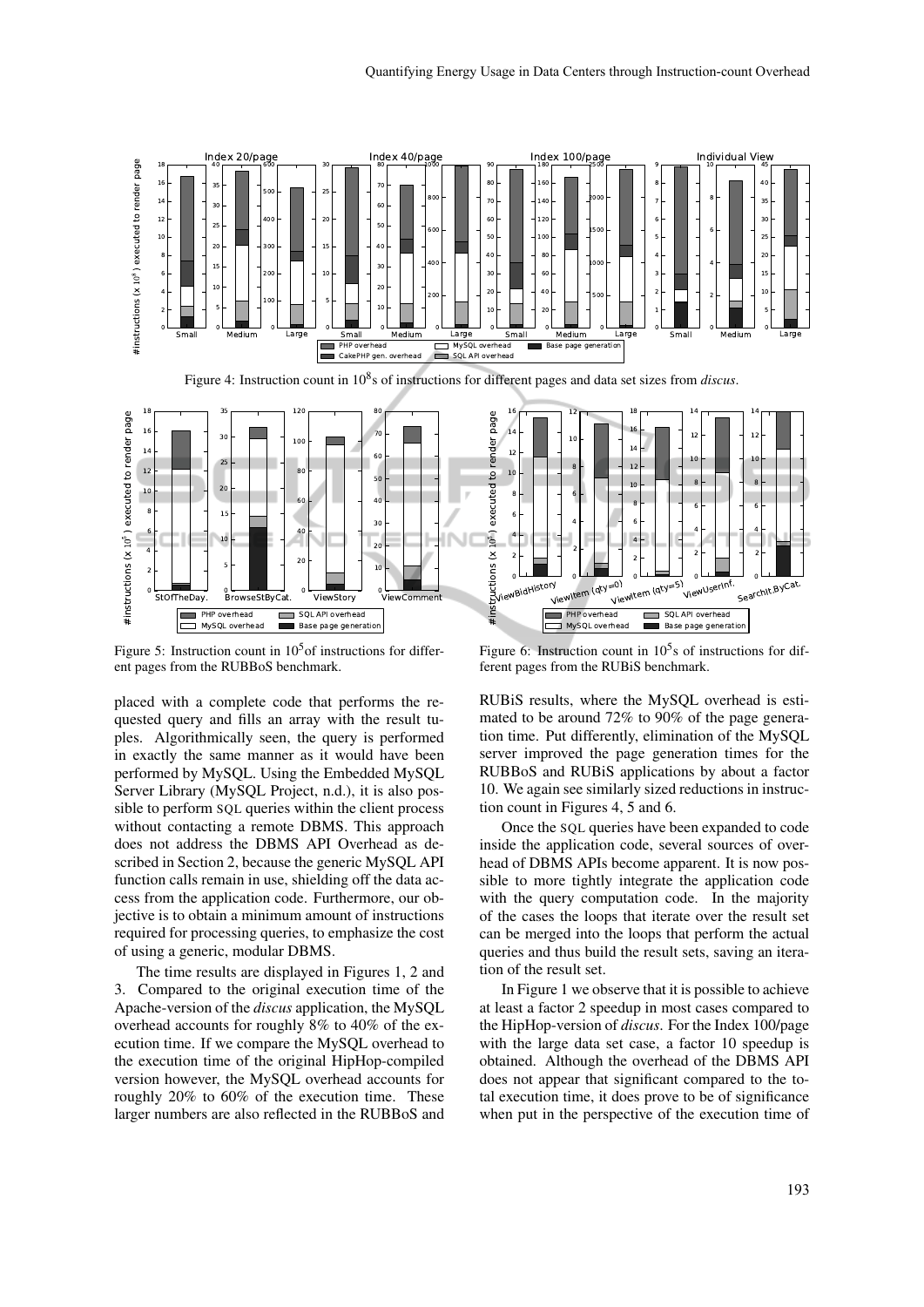the application when the usage of MySQL has been removed. The same reasoning holds true when the results of the RUBBoS and RUBiS applications are analyzed, displayed in Figures 2 and 3 respectively. When compared to the total execution time of the derivative of the application with the MySQL overhead removed, removing the SQL API overhead results in speedups close to a factor of 2 in half of the cases.

### 5 ENERGY CONSUMPTION

From the results collected we can deduce that in general the time spent per instruction stays in the same order of magnitude both when non-essential (overhead) instructions are removed as well as when the problem size is increased. Overall, there is an approximately linear relation between the page generation time and the amount of instructions executed to generate a page.

For the applications that have been surveyed, removal of non-essential instructions has an immediate approximately linear impact on performance.

Table 1: Displayed is the ratio of non-essential instructions executed for each essential instruction.

|                    |              | Ratio |
|--------------------|--------------|-------|
|                    | Small        | 14.92 |
| 20/page            | Medium       | 23.26 |
|                    | Large        | 41.67 |
|                    | <b>Small</b> | 22.72 |
| 40/page            | Medium       | 30.30 |
|                    | Large        | 45.45 |
|                    | <b>Small</b> | 43.48 |
| 100/page           | Medium       | 38.46 |
|                    | Large        | 47.62 |
|                    | <b>Small</b> | 4.69  |
| <b>Indiv. View</b> | Medium       | 6.17  |
|                    | Large        | 18.52 |

Table 2: Displayed is the ratio of non-essential instructions executed for each essential instruction.

|                              | <b>Ratio</b> |
|------------------------------|--------------|
| RUBBoS, BrowseStByCat.       | 1.56         |
| RUBBoS, ViewComments.        | 14.29        |
| RUBBoS, ViewStory.           | 21.28        |
| RUBBoS, StoriesOfTheDay.     | 25.64        |
| RUBIS, SearchItByCat.        | 4.4          |
| <b>RUBIS, ViewBidHistory</b> | 11.83        |
| RUBIS, ViewItem-qty-0        | 17.54        |
| RUBIS, ViewItem-qty-5        | 80.64        |
| <b>RUBIS</b> , ViewUserInfo  | 32.26        |

Tables 1 and 2 show the number of non-essential instructions that are executed for each essential instruction for the *discus* and RUBBoS/RUBiS experiments respectively. The overhead varies greatly from page to page. In the majority of cases however, the overhead is significant: more than 20 non-essential instructions are executed for each essential instruction. An overhead of a factor 20.

In the *discus* experiments we observe a trend that as the data set size increases, the overhead increases as well. Put differently, the overhead expands when the same code is ran on a larger data set. It is very well possible that this increase in overhead is caused by the data reformatting done in the CakePHP framework, when the result set received from the DBMS is formatted into an array that can be used for further processing by CakePHP framework objects. The fact that the overhead of the MySQL and SQL API categories increases linearly with the data size and thus stays constant per row also indicates that the cause of this increase in overhead is to be sought in the CakePHP framework. From this result it can be expected that in this case the reduction in non-essential instructions will be larger as the data set size increases.

Table 3: The Instruction Time Delay (ITD) is shown, which is the ratio of the average time per essential instruction against the average time per non-essential instruction. The latter is the weighted average of the time per instruction of the different overhead categories.

|                                   | <b>ITD</b> |
|-----------------------------------|------------|
| RUBBoS, BrowseStByCat.            | 0.42       |
| <b>RUBBoS</b> , ViewComments.     | 0.84       |
| RUBBoS, ViewStory.                | 0.90       |
| RUBBoS, StoriesOfTheDay.          | 1.55       |
| RUBIS, SearchItByCat.             | 0.91       |
| <b>RUBIS</b> , ViewBidHistory     | 0.91       |
| RUBIS, ViewItem-qty-0             | 1.16       |
| RUBIS, ViewItem-qty-5             | 3.63       |
| <b>RUBIS, ViewUserInfo</b>        | 1.43       |
| discus 20/page, Medium            | 1.42       |
| discus 40/page, Medium            | 1.30       |
| discus 100/page, Medium           | 1.15       |
| <i>discus</i> Indiv. View. Medium | 1.03       |

We showed a significant reduction in MIPS to be executed by a factor of 10. However, if we look at the ratio of time per essential instruction versus the average time per non-essential instruction (instruction time delay) for the web applications we have surveyed, depicted in Table 3, we observe that for most cases the average time per essential instruction is larger than the average time per non-essential instruction. A possible explanation for this is that the majority of essential instructions are expected to be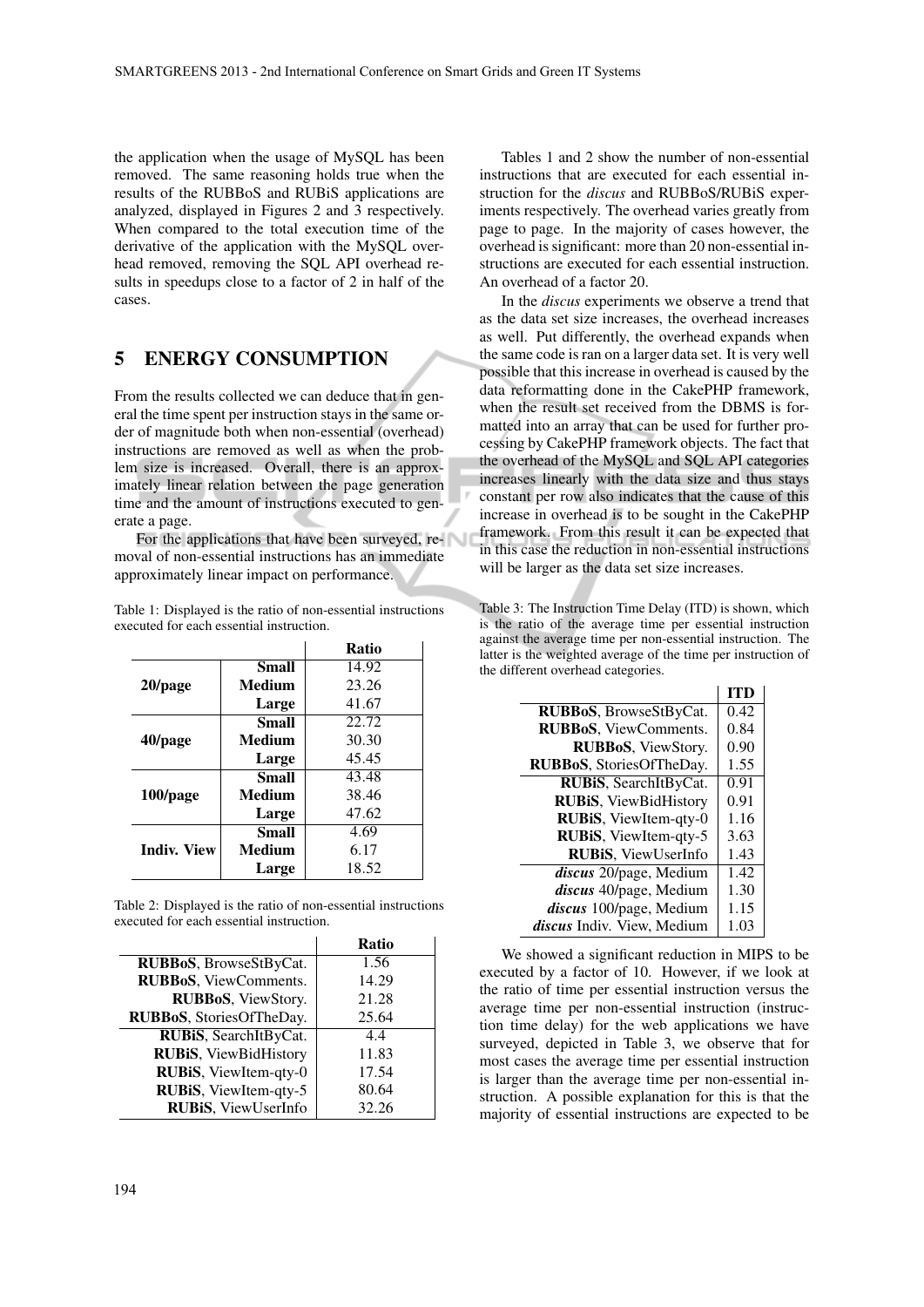|                    |              | <b>ITD</b> |
|--------------------|--------------|------------|
|                    | <b>Small</b> | 1.24       |
| 20/page            | Medium       | 1.42       |
|                    | Large        | 1.50       |
|                    | <b>Small</b> | 1.18       |
| 40/page            | Medium       | 1.30       |
|                    | Large        | 1.45       |
|                    | <b>Small</b> | 0.55       |
| 100/page           | Medium       | 1.15       |
|                    | Large        | 1.46       |
|                    | Small        | 0.91       |
| <b>Indiv. View</b> | Medium       | 1.03       |
|                    | Large        | 1.25       |

Table 4: The Instruction Time Delay (ITD) is shown, similar to Table 3, but for *discus* experiments with varying data set sizes.

carrying out memory access or disk I/O. As a result, when estimating energy reduction this has to be taken into account, see below. In case of RUBBoS and RU-BiS, this trend is not always visible. Possibly, this is because the time spent by the essential instructions is quite small, due to small transfers of data, so that these do not weigh up to the time spent by the nonessential instructions.

Table 4 displays the instruction time delay for *discus* experiments with varying data set sizes. For all cases, the time delay increases as the data set size increases. Or, as non-essential instructions are eliminated the essential instructions responsible for fetching the data from memory will take more time to execute. The memory wall becomes more exposed as overhead is removed. Recall from Table 1 that the number of overhead instructions increases with the data set size, however, the instruction time delay increases as well and this will counteract the increase in overhead.

When we consider the majority of the essential instructions to be carrying out memory access or disk I/O, we have to consider the cost of such data accesses in our conservative estimates of impact on energy usage. We use the component peak powers and actual peak power, which is 60% of the advertised peak power, of a typical server described by Fan, Weber, and Barroso (2007). In the very worst case, essential instructions are the most expensive in energy usage and non-essential the cheapest, the removal of overhead would then only remove the cheap instructions. If we take the typical machine's actual peak power usage of just the CPU and memory for the essential instructions and the idle power usage (estimated at 45% of actual peak power) for the CPU and memory for the non-essential instructions, we obtain a ratio of approximately 69.6*W* : 31.3*W* or a factor 2.22.

Let *dP* be this factor 2.22, *dT* be the average time per essential instruction versus the average time per non-essential instruction (or time delay), reported in Table 4, and *R* be the ratio of non-essential versus essential instructions, reported in Table 1. We can then use the formula

$$
\left(1 - \frac{dT \times dP}{R+1}\right) \times 100\%
$$

to get a worst-case estimate of the energy saving. Completing this formula for  $dP = 2.22, dT =$  $1.45, R = 45.45$  gives an estimated energy saving of 93.1%. A little more realistic, we can estimate the energy saving considering the entire machine by taking the idle power usage of the entire machine for nonessential instructions and a peak energy usage of 90% of actual peak power usage of the entire machine for the essential instructions. This results in a *dP* of 2.0. When we complete the formula with this *dP*, we get a slightly higher energy saving estimate of 93.8%.

Our expected energy saving is based on the observation that essential instructions are more expensive than non-essential instructions, because essential instructions are more frequently instructions that access data in memory and disk I/O. Benchmarks with typical servers show that power usage of such servers is typically between 60% and 80% of actual peak power (Fan et al., 2007). If we consider essential instructions to use 80% of actual peak power and non-essential instructions to use 60%, we obtain a *dP* of 1.33. With the same parameters for *dT* and *R*, we estimate an energy saving of 95.8%.

We can compare the obtained numbers with the estimated energy saving if we do not make a distinction in energy used per instruction for essential and non-essential instructions. This is reflected in the following formula:

$$
\left(1-\frac{dT}{R+1}\right)\times100\%
$$

Completing for  $dT = 1.45$ ,  $R = 45.45$  results in an estimated energy reduction of 96.9%. This is higher than the expected saving, because we do not consider essential instructions to be more expensive.

Table 5 lists the estimated energy savings for the various *discus* experiments. We note that the energy savings increase along with an increase in data set size. Even though the instruction time delay is increasing with the size of the data sets, we still observe an increase in energy saving. We conclude that the increase in overhead instructions superfluously counteracts the instruction time delay. This is due to the significant size of the overhead ratios. Consider for example *discus* Index 20/page; where the number of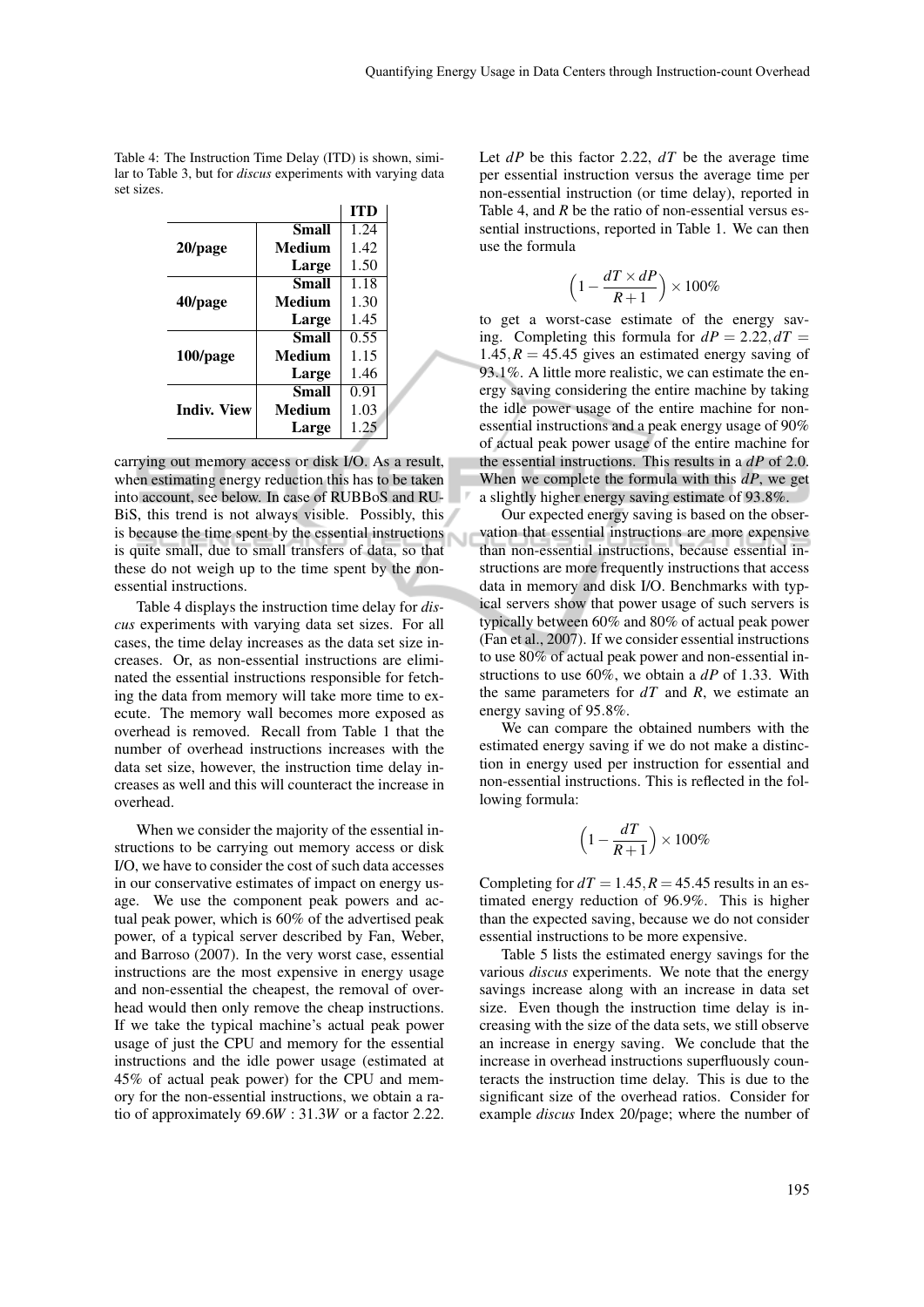|                    |              | <b>Estimated</b>     |
|--------------------|--------------|----------------------|
|                    |              | <b>Energy Saving</b> |
|                    | Small        | 89.6%                |
| 20/page            | Medium       | $92.2\%$             |
|                    | Large        | 95.3%                |
| 40/page            | <b>Small</b> | 93.4%                |
|                    | Medium       | 94.5%                |
|                    | Large        | 95.8%                |
| 100/page           | Small        | 98.4%                |
|                    | Medium       | $96.1\%$             |
|                    | Large        | 96.0%                |
| <b>Indiv. View</b> | Small        | 78.7%                |
|                    | Medium       | 80.9%                |
|                    | Large        | 91.5%                |
|                    |              |                      |

| Table 5: Estimated Energy Saving using the expected $dP =$ |  |
|------------------------------------------------------------|--|
| 1.33, dT obtained from Table 4 and R from Table 1          |  |

Table 6: Estimated Energy Saving using the expected  $dP =$ 1.33, *dT* obtained from Table 3. Values for *R* not shown due to space constraints.

|                               | <b>Estimated</b>     |  |
|-------------------------------|----------------------|--|
|                               | <b>Energy Saving</b> |  |
| RUBBoS, BrowseStByCat.        | 78.2%                |  |
| <b>RUBBoS</b> , ViewComments. | 95.0%                |  |
| RUBBoS, ViewStory.            | 94.6%                |  |
| RUBBoS, StoriesOfTheDay.      | 92.3%                |  |
| RUBIS, SearchItByCat.         | 77.6%                |  |
| <b>RUBIS, ViewBidHistory</b>  | 90.6%                |  |
| RUBIS, ViewItem-qty-0         | 91.7%                |  |
| RUBIS, ViewItem-qty-5         | 94.1%                |  |
| <b>RUBIS</b> , ViewUserInfo   | 94.3%                |  |

overhead instructions doubles for each expansion in data set size (Table 1), the instruction time delay only increases with a factor 1.05 to 1.15 (Table 4). Results obtained using the same formulas for the RUBBoS and RUBiS experiments are shown in Table 6.

In conclusion, the estimated lower bound on energy saving we have found in the experiments performed with *discus* amounts 71% for the Individual View experiment with the small data set. This result correlates well with the page generation times displayed in Figure 1, where approximately 3/4 of the page generation time is eliminated when the overhead is removed. Similar results are found in the results of the RUBBoS and RUBiS benchmarks, with a lower bound of 77.6%. We believe this is significant, especially when considering that the CPU and memory consume almost half of the energy used by the entire server.

### 6 RELATED WORK

Research has been done into the performance characteristics of collaborative Web and Web 2.0 applications that emerged in the last decade. Stewart, Leventi, and Shen (2008) examined a collaborative Web application, where most content is generated by the application's users, and show that there is a fundamental difference between collaborative applications and real-world benchmarks. Nagpurkar et al. (2008) compareWeb 2.0 workloads to traditional workloads. Due to the use of JavaScript and AJAX at the receiving end, many more small requests for data are made. The research shows that Web 2.0 applications have more "data-centric behavior" that results in higher HTTP request rates and more data cache misses. The quantification we presented in this paper does not attempt to characterize workloads, instead it presents a low-level quantification of where time is spent in program codes executing web applications.

Altman, Arnold, Fink, and Mitchell (2010) introduced a tool, WAIT, to look for bottlenecks in enterprise-class, multi-tier deployments of Web applications. Their tool does not look for hot spots in an application's profile, but rather analyzes the causes of idle time. It is argued that idle time in multi-tier systems indicates program code blocking on an operation to be completed.

For our quantification we have used the HipHop for PHP project (HipHip for PHP Project, n.d.) to translate PHP source code to native executables. Similarly, Phalanger compiles PHP source code to the Microsoft Intermediate Language (MSIL), which is the bytecode used by the .NET platform. The effect of PHP performance on web applications has thus been noted in the past and we believe the existence of these projects is an indication that PHP overhead is a valid concern for large PHP code bases.

We have argued that development frameworks for web applications bring about overhead by, for example, the generality of such frameworks and the abstract data access interface. Xu, Arnold, Mitchell, Rountev, and Sevitsky (2009) argue that large-scale Java applications using layers of third-party frameworks suffer from excessive inefficiencies that can no longer be optimized by (JIT) compilers. A main cause of such inefficiencies is the creation of and copying of data between many temporary objects necessary to perform simple method calls. One reason why this problem is not easily targeted is the absence of clear hotspots. Xu et al. (2009) introduce a technique called "copy profiling" that can generate copy graphs during program execution to expose areas of common causes of what the authors refer to as "bloat".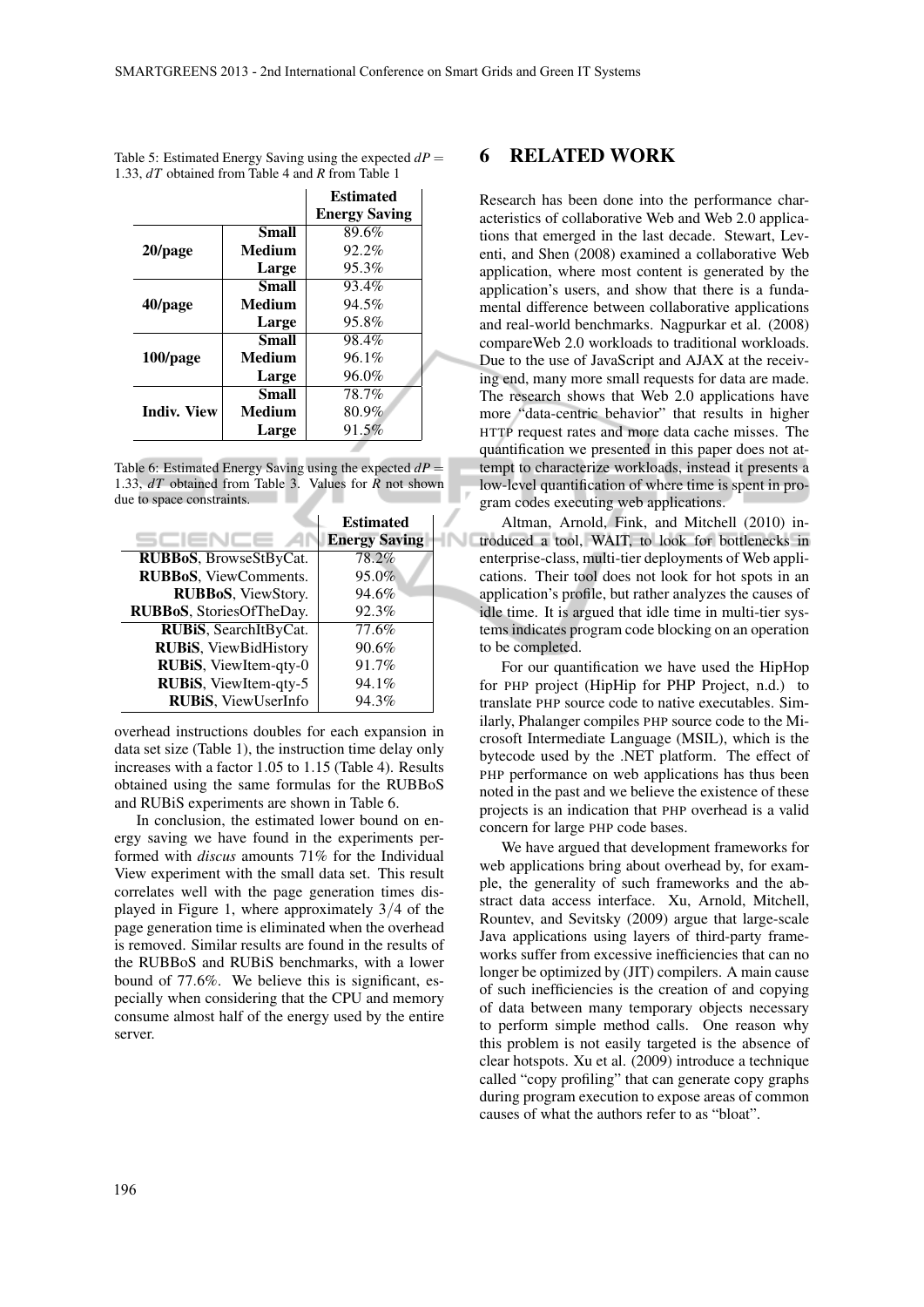One of the goals of the DBMS overhead elimination is to move both the query loop as well as the result set processing code into the same address space, so that they can be optimized together as we have done to estimate the DBMS API overhead. Some approaches to optimize both the database codes and the applications codes do already exist, for example, the work on holistic transformations for web applications proposed by Manjhi, Garrod, Maggs, Mowry, and Tomasic (2009) and Garrod, Manjhi, Maggs, Mowry, and Tomasic (2008). These papers argue that tracking the relationship between application data and database data is a tool that might yield advancements. Note that by eliminated the DBMS overhead we do exploit this relationship, but rather by eliminating the relationship by integrating application and DBMS codes than by tracking this relationship. A similar approach for holistic transformations for database applications written in Java is described by Chavan, Guravannavar, Ramachandra, and Sudarshan (2011).

# 7 CONCLUSIONS

In this paper we described and quantified several sources of overhead in three web applications. This quantification indicates that there is a tremendous potential for optimization of web applications. Of the total number of instructions executed to generate the web pages in the investigated applications, close to 90% of the instructions can be eliminated, these are non-essential instructions. Removal of non-essential instructions has an approximately linear relationship with the decrease in page generation time. This results in faster response times as well as significantly reduced energy usage. We have seen a lower bound on energy savings of approximately 70% for all experiments performed in this study.

Considering the simplicity of the RUBBoS and RUBiS code bases, we believe that the estimates shown for these applications are a lower bound on the performance that can be gained. Still, the results are impressive. The more complex *discus* application shows that performance increases between one and two orders of magnitude are a possibility, solely by reducing the number of non-essential instructions that are executed.

For many web applications intensive optimization of the code is not performed. At a first glance, it appears more cost effective to deploy another set of servers than to have expensive engineers optimize the code. The frequent use of development frameworks contributes to this. Note, that we have explicitly defined our objective to optimize this kind of applica-

tions that is in widespread use, instead of focusing on the already heavily optimized code bases of for example Google and Facebook.

In the introduction we described that energy usage of data centers is increasing quickly and is becoming a larger problem on a month-to-month basis. Associated with rising energy usage are rising electricity bills for the operation of data centers. This is caused not only by the increase in computing power, but also by the increase in cooling capacity.

At this moment, no serious attention is paid to decreasing electricity usage by turning to software optimization. Instead, the focus is on making computer hardware more energy efficient and to decrease the server installed base by virtualization. We argue that focusing solely on hardware issues is not enough to keep the costs of data center operations under control in the near future. Therefore, it is important that as many non-essential MIPS as possible are eliminated from the software code bases running in data centers. To accomplish this, a quantification of where the nonessential MIPS are located is a prerequisite. This paper provides one such quantification.

### **REFERENCES**

**IHN** 

- Altman, E., Arnold, M., Fink, S., & Mitchell, N. (2010). Performance analysis of idle programs. In *Proceedings of the acm international conference on object oriented programming systems languages and applications* (pp. 739–753). New York, NY, USA: ACM.
- Computer Economics, Inc. (2006, April). *Best Practices and Benchmarks in the Data Center.* http:// www.computereconomics.com/article.cfm?id=1116.
- HipHip for PHP Project. (n.d.). *HipHop for PHP.* Retrieved July 2012, from https://github.com/facebook/ hiphop-php/wiki/
- MySQL Project. (n.d.). *libmysqld, the Embed* $ded$  MySQL Server Library. 2012, from http://dev.mysql.com/doc/refman/5.6/en/ libmysqld.html
- ObjectWeb Consortium. (n.d.-a). *JMOB RUBBoS Benchmark.* Retrieved July 2012, from http://jmob.ow2.org/ rubbos.html
- ObjectWeb Consortium. (n.d.-b). *RUBiS Home Page.* Retrieved July 2012, from http://rubis.ow2.org/
- Chavan, M., Guravannavar, R., Ramachandra, K., & Sudarshan, S. (2011). DBridge: A program rewrite tool for set-oriented query execution. *Data Engineering, International Conference on*, *0*, 1284-1287.
- Fan, X., Weber, W.-D., & Barroso, L. A. (2007, June). Power provisioning for a warehouse-sized computer. *SIGARCH Comput. Archit. News*, *35*, 13–23.
- Garrod, C., Manjhi, A., Maggs, B. M., Mowry, T. C., & Tomasic, A. (2008, October). Holistic Application Analysis for Update-Independence. In *Proceedings*